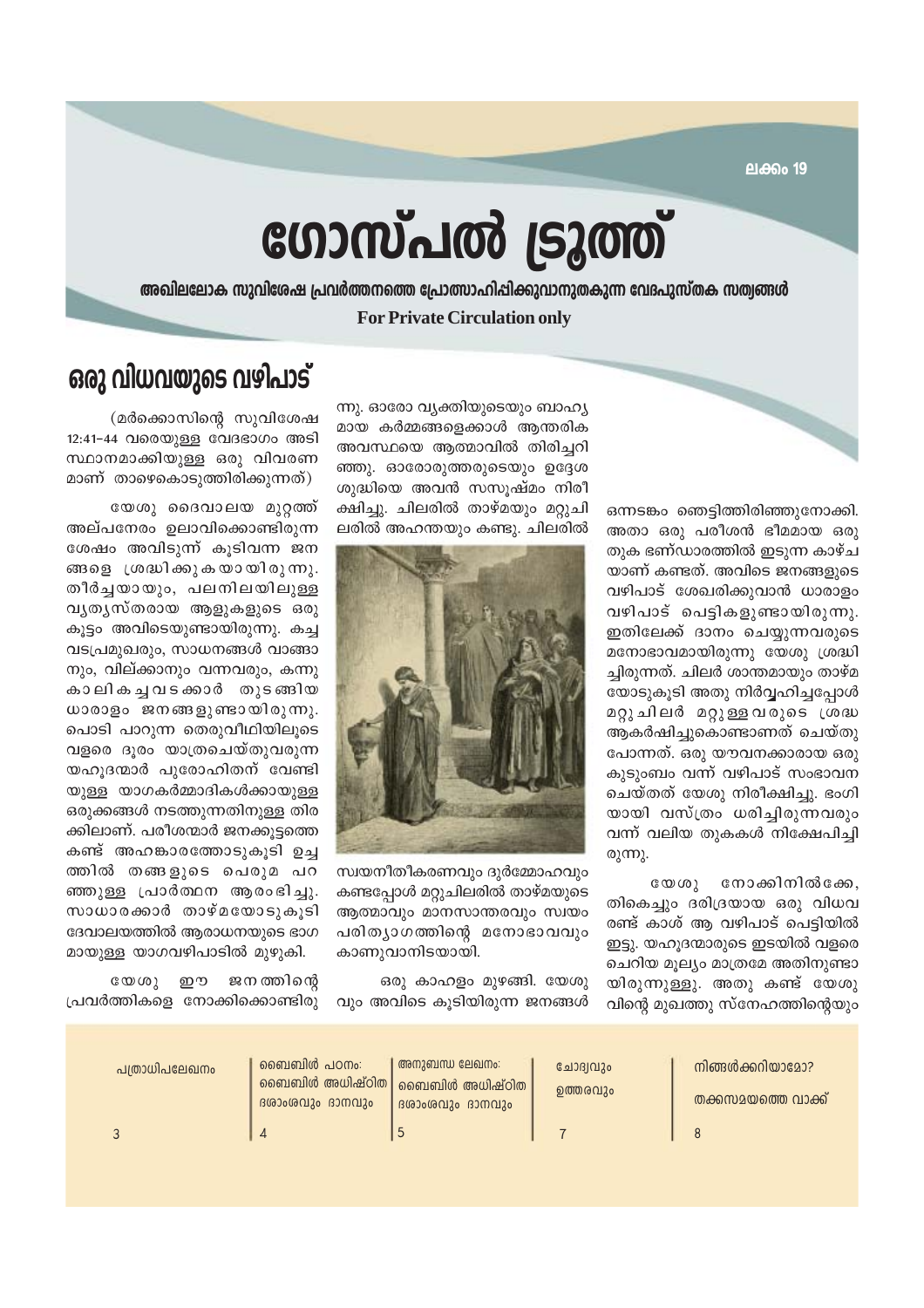## வைவிൾ

 $\sim$ றாறை പഠിപ്പിക്കുന്നു.

ദൈവവചനം 2 തിമൊ. 3: 16-17, 2 പത്രൊ. 1: 20, 21, മത്തായി 24: 35

സ്നേഹബന്ധം മത്തായി 22: 37-40, യോഹ. 14: 21-23, 1 WOOD. 4: 7-11

മാനസാന്തരം അപ്പൊ. 3: 19, 17: 30, 2 കൊരി. 7:10

പുതുജനനം യോഹ. 3: 3-7, 2 കൊരി. 5: 17, റോമർ 6: 1-4, എഫെ. 2: 1, 5-6).

പാപത്തിൽ നിന്നും സ്വാതന്ത്ര്യം 1 യോഹ. 5: 18, മത്തായി 1: 21,  $2000000811$ 

പരിശുദ്ധാത്മ നിറവ് അപ്പൊ. 19: 2, 15: 8-9, 1: 8).

വിശുദ്ധി ലൂക്കോ. 1:73-75, എബ്രാ. 12:14, 1 പക്രൊ. 1: 15-16, തീത്തോ. 2: 11, 12, റോമ. 6: 22

ദൈവരാജ്യം ലൂക്കോ. 17: 20-21, റോമ. 14: 17, യോഹ. 18: 36

 $m$  $g$ അപ്പൊ. 2: 4-7, എഫെ. 4: 4-6, 1 കൊരി. 12: 12,13, കൊലൊ. 1: 18

வெிக்கு യോഹ. 17: 20-23, ഗലാ. 3: 28, വെളി. 18: 2-4

ചട്ടങ്ങൾ മത്താ. 28: 19-20, 26: 26-30, 1 കൊരി. 11: 23-27, യോഹ. 13: 14-17

ദൈവീക രോഗശാന്തി ലൂക്കോ. 4: 18, യെശയ്യ. 53: 4-5, യാക്കോബ് 5: 13-16

വിവാഹശുശ്രൂഷ മത്താ. 19: 5-6, ലൂക്കോ. 16: 18, റോമർ 7: 2-3, 1 കൊരി. 7: 10-11

ബാഹ്യപ്രകടനം 1 തിമൊ. 2: 9-10, 1 കൊരി. 11: 14-15, ആവർത്തനം 22: 5

അന്ത്യകാലം 2 പത്രൊ. 3: 7-12, യോഹ. 5: 28-29, 2 കൊരി. 5: 10, മത്താ. 25: 31-46

സാമാധാനവാദം: ലൂക്കോസ് 6: 27-29, ലൂക്കോസ് 18: 20

അരാധന യോഹ. 4: 23-24, എഫെ. 5: 19, 2 കൊരി. 3: 17

അന്ത്യകല്പന മർക്കൊസ് 16: 15

സഹതാപത്തിന്റെയും ലക്ഷണം പ്രകടമായി. പിതാവായ ദൈവ ത്തിന് ആ സ്ത്രീ തനിക്ക് ഉണ്ടായിരുന്നതു മുഴുവൻ സമർപ്പിക്കുക യായിരുന്നു. അന്നത്തെ അത്താഴത്തിനുള്ളതുപോലും ബാക്കി ഉണ്ടാ യിരുന്നില്ല. ഉള്ളതുമുഴുവൻ ആരാധനയുടെ ആത്മാവിൽ സ്നേഹ ത്താൽ നിറഞ്ഞവൾ സ്വയപരിത്യാഗത്തോടെ സംഭാവന ചെയ്യുക യായിരുന്നു.

യേശു തന്റെ ശിഷ്യന്മാരെ അരികിലേക്ക് വിളിച്ചു. അവരെ ഉപദേശിക്കുവാൻ തുടങ്ങി. "ഈ വിധവ മറ്റുള്ള എല്ലാവരേക്കാളും അധികം നൽകിയിരിക്കുന്നു" എന്നു പറഞ്ഞു. വളരെ അതിശയ ത്തോടെ തന്നെ നോക്കിനിന്ന ശിഷ്യഗണത്തോടായി യേശു ഇപ്ര കാരം പറഞ്ഞു. "മറ്റുള്ളവർ അവരുടെ സമൃദ്ധിയിൽ നിന്നും കൊടു ത്തു. എന്നാൽ ഈ സ്ത്രീയോ അവളുടെ ഇല്ലായ്മയിൽ നിന്നും തനിക്ക് ഉള്ളത് ഒക്കെയും തന്റെ ഉപജീവനം ഒക്കെയും കൊടുത്തു എന്നുപറഞ്ഞു".

വളരെ ലളിതവും എന്നാൽ ശക്തിമത്തായതുമായ ഒരു ആത്മീയ സത്യമാണ് ഇന്നും യേശു നമ്മോട് അനുശാസിക്കുന്നത്. ധനവാന്മാരുടെ സമൃദ്ധിയേയും പാവപ്പെട്ടവരുടെ ഇല്ലായ്മയേയും ദൈവം എന്നും കാണുന്നവനാണ്. രഹസ്യമായും പരസ്യമായും ചെയ്യുന്ന പ്രവൃത്തികളെ അവൻ കാണുന്നുണ്ട്. നമ്മുടെ ദാനധർമ്മ ങ്ങളുടെ പിന്നിലുള്ള ഉദ്ദേശശുദ്ധിയെയും മനുഷ്യരുടെ പുകഴ്ചയ്ക്കു വേണ്ടിയോ പ്രത്യുത ദൈവമഹത്വത്തിനുവേണ്ടിയോ എന്നെല്ലാം ദൈവം സസൂക്ഷ്മം നിരീക്ഷിക്കുന്നു.

എന്തെങ്കിലും കൊടുക്കുന്നതിനെക്കാൾ തന്നെത്താൻ സമർപ്പി ക്കുന്നതാണ് ദൈവം കൂടുതൽ വില കല്പിക്കുന്നത്. ദാരിദ്ര്യത്തിലും ദൈവത്തിന് കൊടുക്കുവാനുള്ള നല്ല മനോഭാവമാണ് അവൻ ആഗ്ര ഹിക്കുന്നത്.

വൻ തോതിലുള്ള പണം സംഭാവന ചെയ്യുന്നത് ഒരുപക്ഷെ ദൈവവേലയ്ക്ക് സഹായമാണെങ്കിലും, സ്വർഗ്ഗത്തിൽ നിക്ഷേപം സ്ഥരുപിക്കുവാൻ അതു പര്യാപ്തമല്ല. എന്നാൽ ത്യാഗമനോഭാവ ത്തോടുകൂടിയ സേവനമാണ് അതിന് കാരണമാകുന്നത്. ധാരാളം പണക്കാർ തങ്ങളുടെ സമൃദ്ധിയിൽ നിന്നും പണം കൊടുക്കുന്നു. പാവപ്പെട്ടവർ അവരുടെ ദാരിദ്ര്യം കാരണം കൊടുക്കുന്നില്ലായിരി ക്കാം. ഈ വിധവയുടെ മനോഭാവമാണ് നമുക്ക് എല്ലാവർക്കും അനി വാര്യമെന്ന ആഹ്വാനമാണ് യേശു നൽകുന്നത്. ധനവാനായാലും ദരിദ്ര്യനായാലും ത്യാഗമനോഭാവത്തോടെ നൽകുക. നിങ്ങളുടെ സമൃദ്ധിയിൽ നിന്നല്ല പ്രത്യത ത്യാഗമനോഭാവത്തിൽ നിന്നത്രെ കൊടുക്കേണ്ടത്.  $- MWS$ 

ആത്മീയ അഭിവൃദ്ധിയും ദൈവമക്കളുടെ ആത്മീയ വളർച്ചയും ലക്ഷ്യമാക്കികൊണ്ട്, ദൈവസഭയുടെ ഉപദേശ സത്യങ്ങൾ ത്രൈമാസങ്ങളിൽ പുറത്തിറക്കുന്ന ഒരു പ്രസിദ്ധീകരണമാണ് ഗോസ്പൽ ട്രുത്ത്. www. thegospeltruth.org എന്ന വെബ്സൈറ്റ് മുഖേനയും ഇ- മെയിൽ വഴിയായും ആനുകാലിക ആത്മീയ സന്ദേശങ്ങൾ ലഭ്യമാണ്. ഗോസ്പൽട്രുത്ത് മിക്കരാജ്യങ്ങളിലും പ്രദേശിക ഭാഷകളിൽ ഇന്ന് ലഭിക്കുന്നുണ്ട്. അനേകരുടെ സ്വമേ ധാദാനങ്ങൾ മുഖാന്തരമാണിത് സാധിക്കുന്നത്. മുഖപേജിലുള്ള ചിത്രങ്ങൾ അനുവാദപ്രകാരം കൊടുത്തിട്ടുള്ളതുമാകുന്നു.

എന്ന് എഡിറ്റർ,

മൈക്കിൾ ഡബ്ല്യൂ. സ്മിത്ത്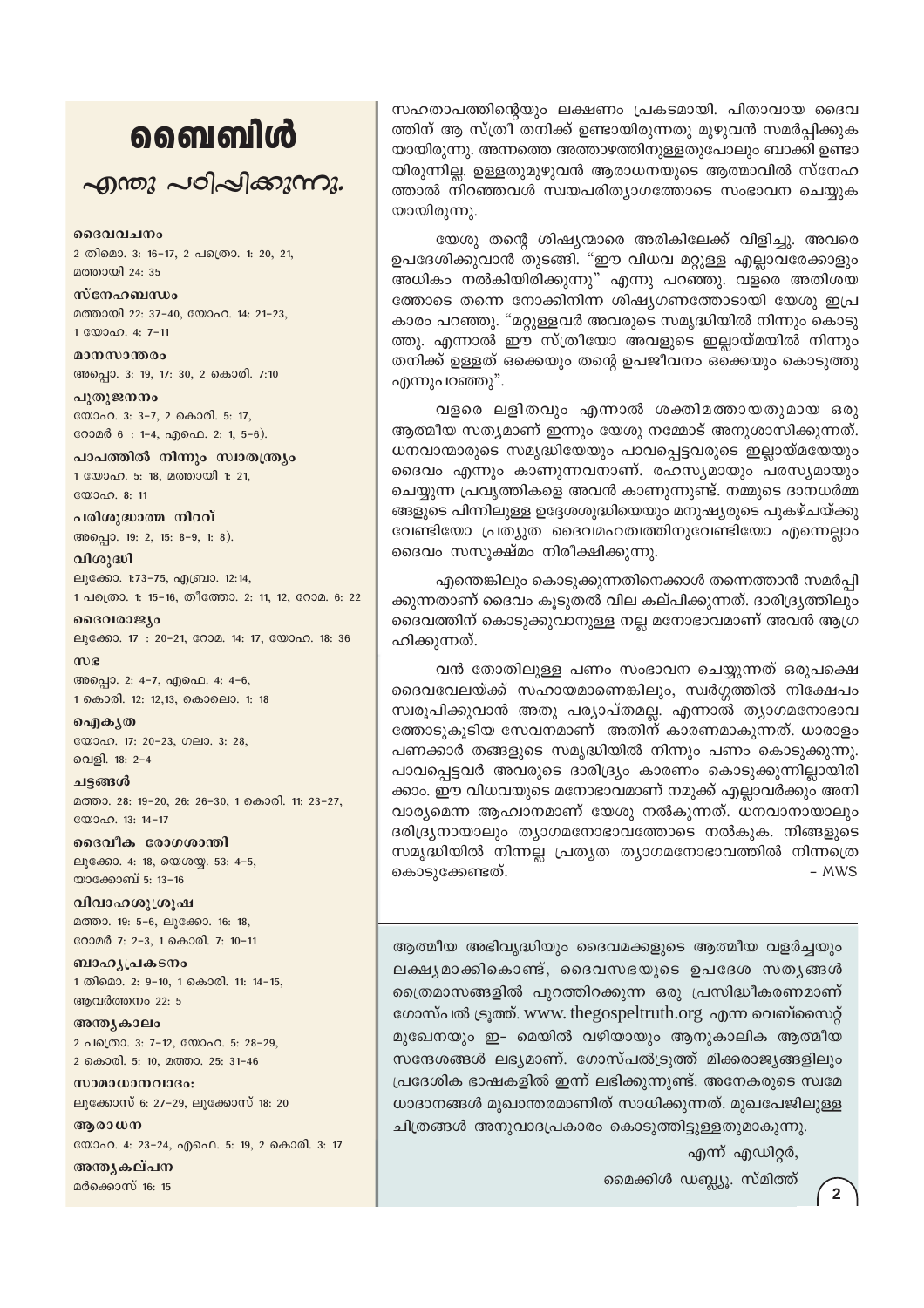## പത്രാധിപലേഖനം



മനുഷൃന് ദൈവത്തെ തോല്പിക്കാമോ? എങ്കിലും നിങ്ങൾ എന്നെ തോല്പിക്കുന്നു.(മലാഖി 3:8) പ്രവാചകനായ മലാഖി, ജനത്തോട് ചോദിക്കുകയാണ്.

ദൈവത്തെ മനുഷ്യന് തോല്പിക്കാമോ ദശാംശത്തിലും വഴി പാടിലും ദൈവത്തെ തോല്പിച്ചുകളയാൻ കഴിയുമെന്ന് പ്രവാ

ചകൻ അറിയിക്കുന്നു. ഈ വേദഭാഗം മിക്ക പ്രസ്ംഗകരും ദുരുപയോഗപ്പെടു ത്തുകയും വികലമായി ചിത്രീകരിച്ചുകൊണ്ട് ജനങ്ങളുടെ പണം ഒരുതരം ഭീഷ്ണി വാക്കുകളിലൂടെ സമ്മർദ്ദം ചെലുത്തി കൈവശപ്പെടുത്തുവാനാണ് ശ്രമിക്കുന്നത്. ഞാൻ സന്ദർശിച്ച ചില രാജ്യങ്ങളിൽ, സഭയിലെ വചനശുശ്രൂഷ യിൽ പ്രധാനപ്പെട്ട വിഷയം ഇതുതന്നെ – ദശാംശം, ദശാംശം, ദശാംശം

നല്ല അടിസ്ഥാനത്തിൽ പണിതുറപ്പിക്കുക എന്ന കഴിഞ്ഞ ലക്കത്തിലെ പ്രതി പാദ്യവിഷയമായ രണ്ടു ഉടമ്പടികളുടെ തുടർച്ചയായി ചിന്തിക്കുവാനാണ് ഇപ്രാ വശ്യവും ആഗ്രഹിക്കുന്നത്. പഴയ നിയമ ഉപദേശമായ ദശാംശത്തിന്റെ പ്രസക്തി നഷ്ടപ്പെടുത്തികൊണ്ടാണ് പുതിയ ഉടമ്പടിയായ ഔദാര്യദാനവും ഹൃദപൂർവ്വം ന്ൽ്കു്ക എന്ന ഉപദേശം രൂപപ്പെട്ടിരിക്കുന്നത്. മനഃപൂർവ്വദാന ധർമ്മങ്ങളിലൂടെ ജനം യഥാർത്ഥമായി അനുഗ്രഹിക്കപ്പെടണമെന്ന് ഞാൻ ആശിക്കുന്നു. കൊടുക്കുക എന്ന വിഷയം പഠിപ്പിക്കുവാൻ ശുശ്രൂഷകർക്ക് വളരെ വീഷ്മമാണ്. കാരണം ജനങ്ങൾ അവരെ മിക്കപ്പോവും സ്ഥർത്ഥന്മാ രെന്ന് തെറ്റിദ്ധരിക്കാൻ സാധ്യതയുണ്ട്. ഇന്നത്തെ വിശ്വാസഗോളത്തിൽ ഇതു വളരെ ആവശ്യവും പ്രാധാന്യതയുമുള്ളതത്രെ.

ദശാംശത്തിന്റെ ബാധ്യത ഒന്നും നമുക്കില്ല എന്നാൽ കൊടുക്കുവാനുള്ള ഉത്തര വാദിത്വം നമ്മിൽ അവശേഷിക്കുന്നുണ്ട് താനും. ചില ആളുകൾ കൊടുക്കു വാൻ താല്പര്യമില്ലാത്തവരും വളരെക്കുറച്ച് മാത്രം കൊടുക്കുന്നവരുമാണ്. "സഹോദരന്മാരേ, നിങ്ങൾ സ്വാതന്ത്ര്യത്തിനായി വിളിക്കപ്പെട്ടിരിക്കയാൽ ഈ സ്വാതന്ത്ര്യം ജഡത്തിന് അവസരമാക്കുക മാത്രം ചെയ്യാതെ സ്നേഹത്താൽ അന്യോന്യം സേവിക്കുവീൻ" (ഗലാതൃർ. 5:13) എന്നുള്ള പൗലൊസ് അപ്പൊ സ്തലന്റെ ഉപദേശം ശ്രദ്ധേയം തന്നെ.

കർത്താവിന്റെ വേലയ്ക്ക് ധാരാളം ആവശ്യങ്ങളുണ്ട്. സ്ഥലപരിമിതി മൂലം ഓരോന്നായി വിവരിപ്പാൻ സാധ്യമല്ല. കർത്തൃശുശൂഷയ്ക്ക് കൊടുക്കുന്ന തിനെക്കുറിച്ച് ചുരുക്ക്മായി സൂചിപ്പീക്കാം. ഓരോ ഞായറാഴ്ചകളിലും നമ്മെ പരിപോഷിപ്പിക്കുന്ന – സഭാശുശ്രൂഷകന് കൊടുക്കുക എന്നതാണ് പ്രാരംഭ ചുമതല. സ്ഭയുടെ ഒരു പ്രധാനപ്പെട്ട ഉത്തരവാദിത്വമാണത്.

സുവിശേഷകന്മാർക്കും മിഷനറിമാർക്കും സഭയല്ലാതെ അവരുടെ ആവശ്യ ങ്ങളെ നിറവേറ്റുവാൻ മറ്റൊരു കൂട്ടമില്ല. അവർക്ക് സ്വദേശത്തും വിദേശത്തു മായി ധാരാളം യാത്രചെയ്യുവാനും മറ്റുള്ളവരെപ്പോലെ ധാരാളം ഭാരിച്ച ചെലവുകളുമുണ്ട്. ഒരു നി്ശ്ചിതസമയ്ത്തുള്ള സ്തോത്രകാഴ്ച സഹായകമാ ണെങ്കിലും തുടർച്ചയായുള്ള നിശ്ചിത വരുമാനം അവർക്കെന്നും ഒരു പിൻബലം തന്നെയാണ്. എന്നാൽ ഒരു ശുശ്രൂഷകന് വലിയ ഒരു തുക സംഭാ വനയായി കിട്ടിയാലും അത് വിനിയോഗിക്കുമ്പോൾ ഏതുമില്ലാത്തതായി കൈകൾ ശുന്യമാകുന്ന അവസ്ഥയിലേക്ക് എത്തിച്ചേർന്നക്കാം, എന്നാൽ അത്തരം സന്ദര്ഭങ്ങളിൽ ദൈവത്തിന്റെ കരുതലും സഹായവും അവന് അധി കമായി ലഭിക്കുവാൻ ഇടയാകും.

കൊടുക്കുന്നതു ഒരു അനുഗ്രഹം തന്നെയാണ്. ധനവാന്മാരെ മാത്രം ഉദ്ദേശിച്ചി ട്ടുള്ള ഒന്നല്ലിത്. നമുക്കുള്ളത് തുച്ഛമോ, മെച്ചമോ എന്നതിനെക്കാൾ ഉപരി, ദൈവത്തിന് കൊടുക്കുക എന്നത് സന്തോഷത്തോടുകൂടിയും പൂർണ്ണമനസ്സോ ടെയും ചെയ്യേണ്ട ഒരു കടമയത്രെ. എനിക്കത് എന്റെ അനുഭവത്തിന്റെ അടി സ്ഥാനത്തിൽ പറയാൻ കഴിയും, ചെറിയ വിഷയ്ത്തിൽപ്പോലും ദൈവത്തെ മാനിച്ചാൽ തീർച്ചയായും ദൈവം അതിന് പ്രതിഫലം തരും. അവൻ നമുക്ക് നൽകുന്നവനാണ്.

#### മൈക്കിൾ ഡബ്ല്യു സ്മിത്ത്

#### സഭയുടെ വരുമാനം വിനിയോഗിക്കൽ

ശിഷ്യന്മാർ കർത്താവിന്റെ വചന ശുശ്രൂഷയിലും മറ്റും തിരക്കായിത്തീർന്നപ്പോൾ, "പരിശുദ്ധാത്മനിറവുള്ള വരും, ജ്ഞാനം നിറഞ്ഞവരും നല്ല സാക്ഷ്യമുള്ളവരുമായവരുടെ ഇടയിൽ നിന്നും ഏഴുപേരെ തെരഞ്ഞെടുത്തു കൊശ്വീൻ" (അപ്പൊ.6:2-3) എന്ന ആലോചന അപ്പൊസ്തലന്മാർ നൽകിയിട്ടുണ്ടല്ലോ. വേദപുസ്തകാടിസ്ഥാനത്തി ലുള്ള മൂപ്പൻ പദവി നൽകി ചിലരെ അപ്രകാരം തെരഞ്ഞെടുത്തു. അവർ സഭയുടെ മേൽനോട്ടം വഹിക്കുകയും സാമ്പത്തിക കാര്യങ്ങളിൽ ശ്രദ്ധിക്കുകയും ചെയ്തുപോന്നു. വിശ്വാസ്യതയും സുതാര്യതയും വളരെ പ്രാധാന്യമു ള്ളതു തന്നെ. സാധാരണ ഗതിയിൽ ശുശ്രൂഷകന്മാർ സഭയുടെ സമ്പത്തു കൈകാര്യം ചെയ്യുന്നത് ഭൂഷണമല്ല. ആര് \_\_\_<br>കൂടുതൽ കൊടുക്കുന്നു. കുറച്ചു കൊടുക്കുന്നതാരെന്നെല്ലാം ശുശ്രൂഷകൻ അറിയാതി്രിക്കുന്നതാണ് ബുദ്ധി. മറ്റുള്ളവ<br>രുടെ സ്വാധീനശക്തിയിൽ താൻ വീണുപോകാതെ ഇതു കാക്കും.

ഇന്റർനെറ്റിൽ കൂടുതൽ വായിക്കാം

#### www.thegospeltruth.org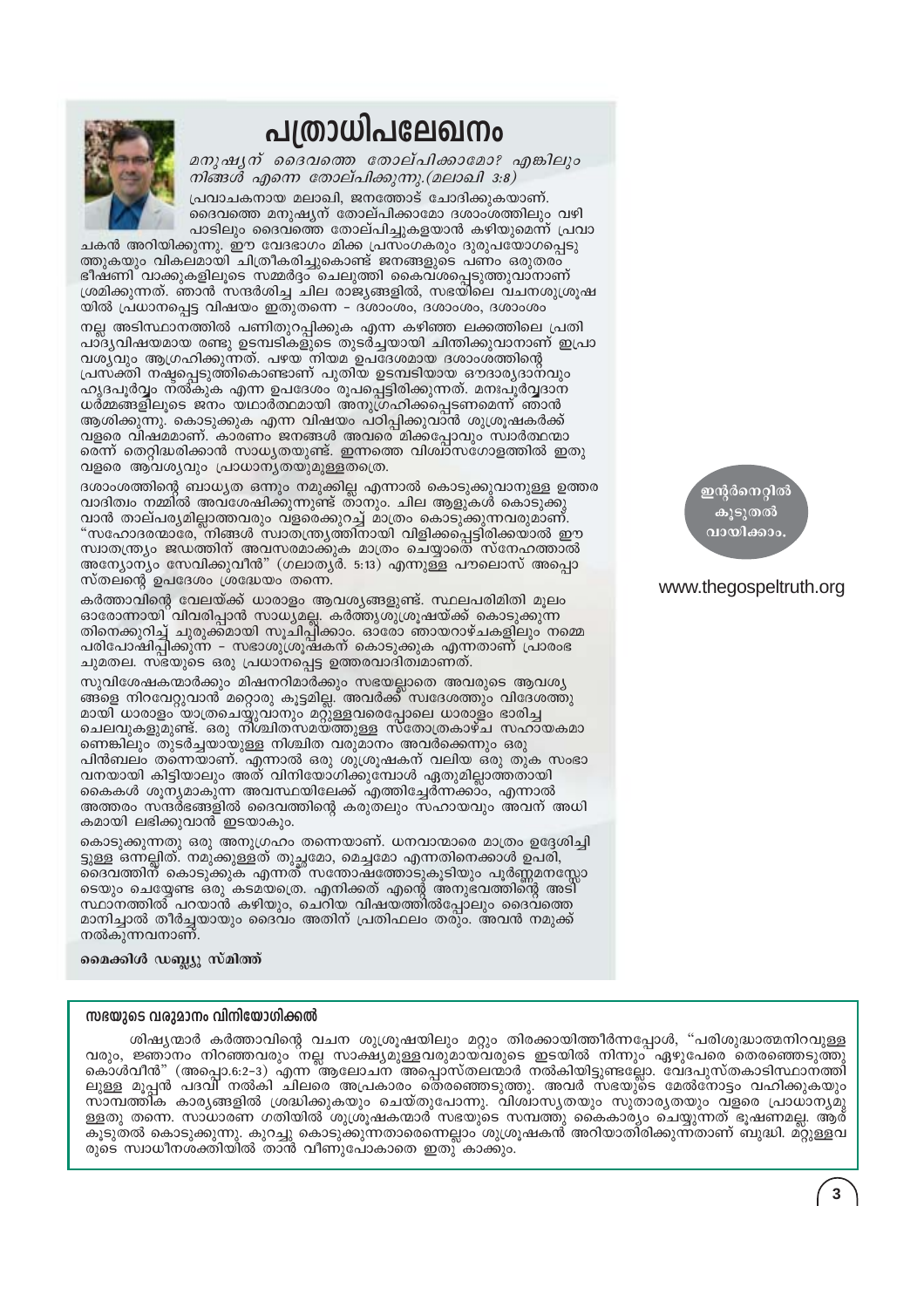

### അനുസരിക്കേണ്ട രിതിയും അതിനാലുള്ള പ്രതിഫലവും

\*\*\*\*\*\*\*\*\*\*\*\*\*\*

#### യേശു പറഞ്ഞു: "കൊടു പ്പീൻ എന്നാൽ നിങ്ങൾക്ക് കിട്ടും. നിങ്ങൾ അളക്കുന്ന അളവിനാൽ നിങ്ങൾക്ക് അളന്ന് കിട്ടും. അമർത്തി കുലുക്കി കവിയുന്ന നല്ല ഒരു അളവ് അവൻ നിങ്ങൾക്ക് തരും. (ലൂക്കോസ് 6:38) ആദ്യ ഫലം തൃാഗമനോഭാവ ത്തോടെ കൊടുക്കാൻ മടി ക്കുന്ന പലരും അവർ ധാരാളം അനുഗ്രഹങ്ങൾ നഷ്ട പ്പെടുത്തും.

ആവശ്യക്കാരായ ആളുകൾ, സുവിശേഷ വേലക്കാർ, എല്ലാ വർക്കും സാമ്പത്തിക സഹായം ആവശ്യമുണ്ട്. ഞാൻ നിങ്ങളെ സ്നേഹിച്ച പോലെ നിങ്ങളും തമ്മിൽ തമ്മിൽ സ്നേഹിപ്പീൻ ഇതാ കുന്നു നിങ്ങളോടുള്ള എന്റെ കല്പന. (യോഹന്നാൻ 15:12) തീമൊഥെയോസിനോട് പൗലോസ് ഇപ്രകാരം ഉപദേ ശിക്കുന്നുണ്ട്. നന്മ ചെയ്യു വാനും സൽപ്രവൃത്തികളിൽ സമ്പന്നരായി ദാനശീലരും ഔദാര്യമുള്ളവരുമായി സാക്ഷാലുള്ള ജീവനെ പിടി ച്ചുകൊള്ളേണ്ടതിന് വരും കാലത്തേക്ക് നല്ലൊരു അടി സ്ഥാനം നിക്ഷേപിച്ചുകൊള്ളു വാനും ആജ്ഞാപിക്കുക,

(I തീമൊ. 6:18-20)

## ബൈബിൾ പഠന സഹായി

#### വിഷയം : ബൈബിൾ അധിഷ്ഠിത ദശാംശവും ദാനവും

വായനഭാഗം: "ഇങ്ങനെ പ്രയത്നം ചെയ്തു പ്രാപ്തിയില്ലാത്തവരെ സഹായി ക്കുകയും വാങ്ങുന്നതിനെക്കാൾ കൊടുക്കുന്നത് ഭാഗ്യം എന്ന് കർത്താവായ യേശു താൻ പറഞ്ഞ വാക്ക് ഓർത്തുകൊള്ളുകയും വേണമെന്ന് ഞാൻ എല്ലാംകൊണ്ടും നിങ്ങൾക്ക് ദൃഷ്ഠാന്തം കാണിച്ചിരിക്കുന്നു"– അപ്പൊ: 20:35

രത്നചുരുക്കം : ദശാംശം എന്നത് പഴയനിയമത്തിൽ കല്പനയായിരുന്നു. എന്നാൽ പുതിയനിയമത്തിൽ ഔദാര്യദാനമായും ത്യാഗമനോഭാവത്തോടുകൂടി, ഹൃദയപൂർവ്വം കൊടുക്കുവാനുള്ള ഒരു വൃവസ്ഥയത്രെ.

#### I. ന്യായപ്രമാണത്തിന് മുമ്പുണ്ടാ യിരുന്ന ദശാംശം

- A. ഉല്പത്തി. 14:17-20 മൽക്കിസദെ ക്കിന് അബ്രഹാം ദശാംശം നൽകുന്നു.
- B. ഉല്പത്തി. 28:20-22 യാക്കോബ് ദൈവത്തോട് ദശാംശം വാഗ്ദത്തം ചെയ്യുന്നു.

#### II. മോശെയുടെ നൃായപ്രമാണ ത്തിൻ കീഴിലുള്ള ദശാംശം

- A. ലേവ്യ. 27:30-33 ദൈവം കല്പിച്ച കൃഷിവിഭവ ദശാംശം
- B. സംഖ്യ 18:21-24 പത്തു ശതമാന മായ ലേവ്യരുടെ ദശാംശം
- C. ആവർ. 14:22, 23 (12:6,7) രണ്ടാ മത്തെ ദശാംശത്തെക്കുറിച്ചുള്ള കല്പന
- D. ആവർ. 14:28,29 (26:12, 13) ദരി ദ്രർക്കായുള്ള ദശാംശം
- E. മലാഖി. 3:8-9 യിസ്രായേല്യർ ദൈവത്തെ മോഷ്ടിച്ചു.

#### $III.$  മോശെയുടെ ന്യായപ്രമാണ ത്തിന്റെ അപര്യാപ്തത

 $(18-0)$ o ലക്കം കാണുക)

- A. എബ്രായർ 8:6-13 പുതിയ ഉട മ്പടി സ്ഥാപിക്കപ്പെട്ടു.
- B. മത്തായി 23:23 യേശു ദശാംശം മാത്രം ലക്ഷ്യമാക്കിയുള്ള നേതാക്കന്മാരെ യേശു ശാസിച്ചു.
- C. റോമർ. 7:6 ന്യായപ്രമാണത്തിൽ നിന്നും വിടുവിക്കപ്പെട്ടു.

#### IV. പുതിയ നിയമത്തിലെ ദാനം

- A. 2. കൊരി. 9: 6,7 സന്തോഷ ത്തോടെയും മനപ്പൂർവ്വമായുള്ള ദാനം സ്ഥാപിക്കപ്പെട്ടു.
- B. യാക്കോബ്. 2:14-18 ശരിയായ വിശ്വാസത്തിന്റെ അവസ്ഥ
- C. എഫെസ്യ. 4:28 ദാനം ചെയ്യാൻ ജോലി ചെയ്യുക.

#### V. കൊടുക്കുന്ന കാരൃത്തിലുള്ള സ്ഥീകാര്യമായ മര്യാദ

- A. മത്തായി 6:1-4 രഹസ്യത്തിൽ
- B 2. കൊരി.8:1-5 ത്യാഗമനോഭാവ ത്തോടുകൂടി ഉള്ളതു മുഴുവൻ (മർക്കൊ. 12:41-44)
- VI. എത്ര കൊടുക്കണം?
	- A. 2 കൊരി.9:7 ഹൃദയത്തിൽ നിശ്ച യിച്ചപോലെ
	- B. 1 കൊ.16:1,2 ദൈവം സമൃദ്ധി നൽകിയപോലെ
	- C. അപ്പൊ: 11:29 പ്രാപ്തിപോലെ
	- D. അപ്പൊ: 5:1-11 വൃക്തിപരമായ തീരുമാനം പോലെ് (വാക്യം 4)

#### VII. ആവശൃക്കാർക്ക് കൊടുക്കുക

- A. 1 തിമോത്തി 5:16 വിധവമാർക്ക്
- B. യാക്കോബ് 1:27 അനാഥർക്ക്
- C. റോമർ 15: 25, 26 പാവപ്പെട്ട വിശുദ്ധർക്ക് (അപ്പൊ. 11:27-29)
- D. ഗലാതൃർ. 6: 9,10 വിശ്വാസ മന്ദിരം
- E. യാക്കോബ് 2: 14-18 നഗ്നർക്കും, അഹോവൃത്തിക്ക് വകയില്ലാത്ത വർക്കും.
- VIII. ദൈവവേലയ്ക്ക് കൊടുക്കുക
	- A.1 കൊരി. 7:9-14 മെതിക്കുന്ന കാളയ്ക്ക് മുഖകൊട്ട പാടില
	- B. ഗലാതൃർ 6:6 ഉപദേഷ്ടാക്ക ന്മാരെ ്പിൻതാങ്ങുക
- IX. കൊടുക്കുന്നതിലുള്ള അനുശ്രഹ ങ്ങൾ
	- A. അപ്പൊ. 20:35 കൊടുക്കുന്നതി നാത് കൂടുതൽ അനുഗ്ഹങ്ങൾ
	- B.ലൂക്കൊസ് 6:38 കൊടുപ്പീൻ എന്നാൽ നിങ്ങൾക്ക് കിട്ടും
	- C. ഫിലിപ്പിയർ 4:18 ദൈവപ്രീതി ക്കായി
	- D.I തീമൊ. 6:18,19 നിത്യജീവനായി

#### ഉപസംഹാരം

സൗജന്യമായി നിങ്ങൾക്ക് ലഭിച്ചു. സൗജന്യമായി കൊടുപ്പീൻ - മത്തായി 10:8b  $\overline{4}$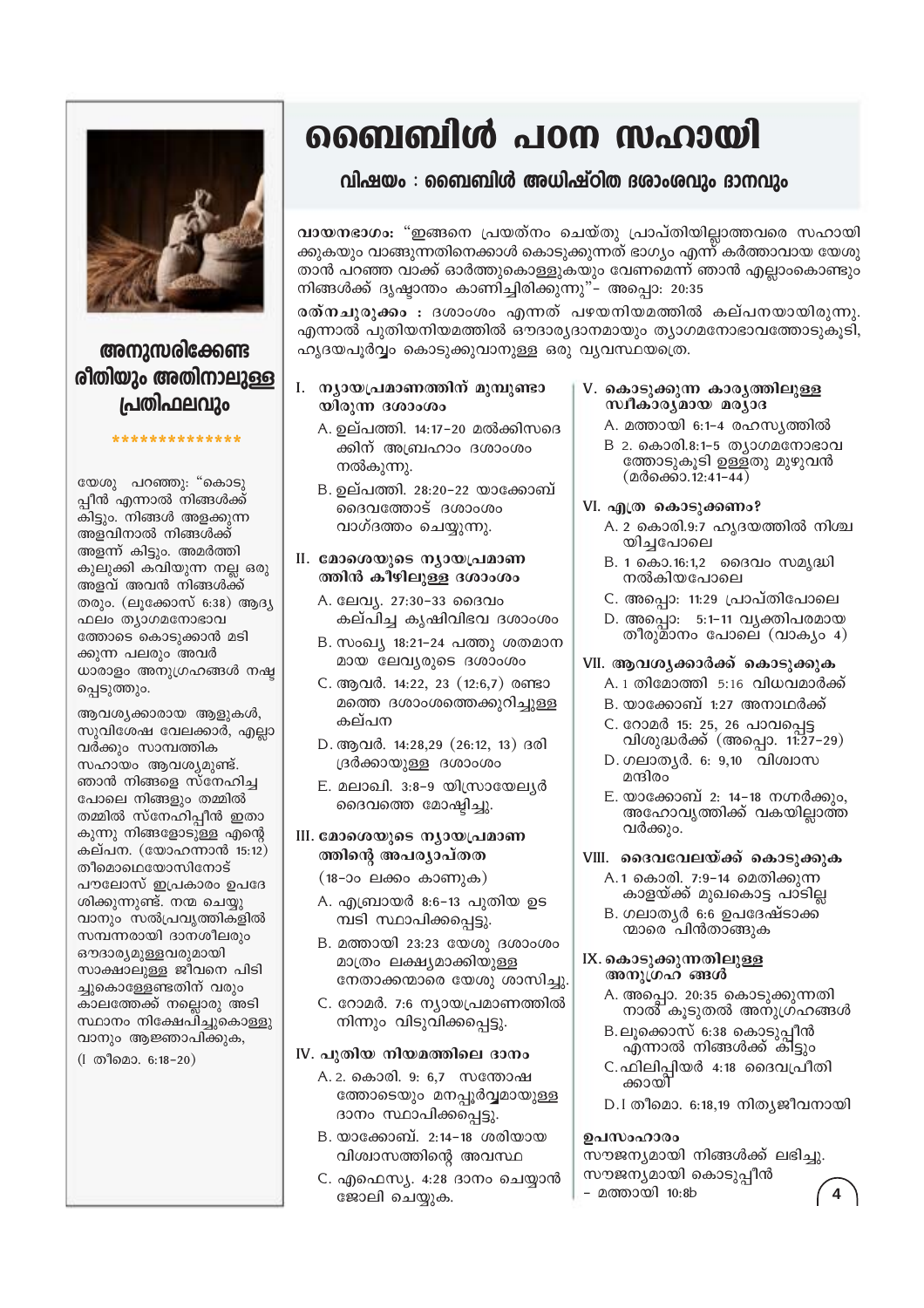## ബൈബിൾ അധിഷ്ഠിത ദശാംശവും ദാനവും

#### 60ാംശത്തിന്റെ ചരിതം

ദശാംശം എന്ന പഴയ നിയമ ഉപദേശം സ്വതന്ത്ര മനഃസാ ക്ഷിയിലുള്ള മനഃപൂർവ്വ ദാനമായി നല്കുവാൻ കർത്താവ് പുതിയ നിയമത്തിൽ പുനരാവിഷ്ക്കരിച്ചിട്ടുണ്ട്. ഈ വിഷ യത്തിന്റെ ചരിത്രവും, വചനം പഠിപ്പിക്കുന്നതും മനസ്സിലാ ക്കുവാൻ നിർദ്ദേശിച്ചിരിക്കുന്നു.

മോശെയുടെ ന്യായപ്രമാണത്തിനു മുൻപ് ദശാംശം നല്കിയതിന്റെ രണ്ട് ഉദാഹരണങ്ങൾ ബൈബിളിൽ രേഖ

പ്പെടുത്തിയിട്ടുണ്ട്. ഉല്പത്തി 14:17 -20ൽ പൂരോഹിതനും ശാലേം രാജാവുമായ മല്ക്കീസേദെക്കിന്, അബ്രഹാം ദശാംശം നല്കിയ തായി പറയുന്നു. ആ ദശാംശം വരുമാനത്തിന്റെയോ വിളവുകളു ടെയോ ആയിരുന്നില്ല, പകരം യുദ്ധത്തിൽ ജയിച്ചതിൽ നിന്നുള്ള തായിരുന്നു. ഉല്പത്തി 28:20-22ൽ യാക്കോബ്, ദൈവം അവനു നല്കുന്ന സകലത്തിലും ദശാംശം കൊടുക്കും എന്ന് സത്യം ചെയ്തു. ഈ രണ്ടു സന്ദർഭങ്ങ ളിലും ദൈവം കല്പിച്ചിട്ടല്ല, അവർ മനഃപൂർവ്വമായിട്ടാണ് ദശാംശം നല്കിയത്.

#### മോരെയുടെ പ്രമാണം

മോശെയുടെ ന്യായപ്രമാണത്തിൽ

ദശാംശം ദൈവം കല്പിച്ചിരുന്നു. ആധുനിക സഭകൾ പ്രതിനിധീകരിക്കുന്ന ദശാംശത്തിന്റെ രീതിയിൽ നിന്നും വിഭിന്നമായിരുന്നു പഴയ നിയമത്തിലെ വ്യവസ്ഥ. ലേവ്യ 27:30-32 പ്രകാരം വരുമാനത്തിനു പുറമെ മൃഗസമ്പത്തിൽ നിന്നും കൃഷിയിൽ നിന്നും ദശാംശം നല്കണമായിരുന്നു.

#### പഴയ നിയമത്തിൽ ഒന്നിലധികം തവണ ദശാംശം

ദശാംശം പത്തിൽ ഒന്നിനെ പ്രതിനിധീകരിക്കുന്നു. എങ്കിലും അതിലും കൂടുതലായി നല്കേണ്ടിയിരുന്നു. ആയതിനാൽ ഒരു വ്യക്തി നല്കേണ്ടതായ പത്തു ശതമാ നത്തേക്കാൾ കുടുതൽ ഇന്ന് നല്കണം. മോശെയുടെ ന്യായപ്രമാണത്തിൽ ദശാംശ സംബന്ധമായ ചില അഭി പ്രായ വ്യത്യാസങ്ങൾ നിലനില്ക്കുന്നുണ്ടെങ്കിലും മോശെ കല്പിച്ച നിയമപ്രകാരം കുറഞ്ഞത് ഇരുപതു ശതമാനം എങ്കിലും വിവിധ തലങ്ങളിലായി നല്കണമായിരുന്നു.

#### ലേവ്വരുടെ ദശാംശം

ജനങ്ങളുടെ മതപരമായ കാര്യങ്ങളെ നോക്കിയിരുന്നതി നാൽ ലേവ്യർക്ക് ദേശത്ത് അവകാശം ലഭിച്ചിരുന്നില്ല. യിസ്രായേലിലെ ദശാംശം അല്ലെങ്കിൽ ഉദർച്ചാർപ്പണം ലേവ്യർക്ക് അവരുടെ ജീവിത ആവശ്യങ്ങൾ നിറവേറ്റു വാൻ ശമ്പളമായി നല്കണമായിരുന്നു. "ലേവ്യർക്കു ഞാൻ സമാഗമന കൂടാരം സംബന്ധിച്ച് അവർ ചെയ്യുന്ന

<u> മോശെയൂടെ</u> <u> സ്വായപ്രമാണത്തിൻ</u> കീഴ്വിൽ കുറഞ്ഞത് 20% എങ്കിലും വിവിധ ഇനങ്ങളിൽ **GLAO 0GAO 0G** <u>നല്കണമായിരുന്നു.</u>

വേലയ്ക്ക് യിസ്രായേലിലുള്ള ദശാംശം എല്ലാം അവകാ ശമായി കൊടുത്തിരിക്കുന്നു" (സംഖ്യ 18:21). ലേവ്യർക്കും പൂരോഹിതന്മാർക്കും അവരുടെ സേവനത്തിന്റെ പ്രതിഫ ലമായി ദശാംശം നല്കിയിരുന്നു.

#### **GRABLARE BGOOGOO**

എല്ലാ വിളകളിൽ നിന്നും ശേഖരിച്ചു വയ്ക്കുന്ന മറ്റൊരു ഭാഗം ദശാംശമായി ഉത്സവനാളുകളിൽ ദേവാലയത്തിൽ

> കൊണ്ടുചെല്ലണമായിരുന്നു. "ആണ്ടുതോറും നിലത്തു വിതച്ചു ണ്ടാകുന്ന എല്ലാ വിളകളിലും ദശാംശം എടുത്തുവയ്ക്കണം. നിന്റെ ദൈവമായ യഹോവയെ എല്ലായ്പ്പോഴും ഭയപ്പെടുവാൻ പഠിക്കേണ്ടതിന് നിന്റെ ദൈവമായ യഹോവ തന്റെ നാമം സ്ഥാപിക്കു വാൻ തിരഞ്ഞെടുക്കുന്ന സ്ഥലത്ത് നീ നിന്റെ ധാന്യത്തിന്റെയും വീഞ്ഞിന്റെയും എണ്ണയുടെയും ദശാംശവും നിന്റെ ആടുമാടുക ളുടെ കടിഞ്ഞൂലുകളെയും അവന്റെ സന്നിധിയിൽവച്ചു തിന്നണം" (ആവർത്തനം 14:22 -23). അത് നീയും നിന്റെ കുടും ബാംഗങ്ങളും വേലക്കാരും യഹോ വയുടെ സന്നിധിയിൽവച്ച് തിന്നു സന്തോഷിക്കണം. വർഷത്തിൽ

യരുശലേമിലേക്കുള്ള മൂന്നു യാത്രകളിൽ ഈ സന്തോ ഷാനുഭവം അവർക്ക് ലഭിച്ചിരുന്നു. സാധാരണയുള്ള ദശാംശത്തിനു പുറമെയാണ് ഈ വഴിപാട്.

#### രിദ്രന്മാർക്കുള്ള ദശാംശം

ആവർത്തനം 14:28-29; 26:12-13 എന്നീ ഭാഗങ്ങളിൽ ദശാം ശമായി മൂന്നാമത്തെ ഒരു ഭാഗം ദരിദ്രന്മാർക്കും മാറ്റിവ യ്ക്കുവാൻ പറയുന്നു. ഇതു വർഷം തോറും അല്ല, മുന്നു സംവത്സരത്തിൽ ഒരിക്കൽ ശേഖരിച്ച് അനാഥർക്കും പര ദേശികൾക്കും വിധവമാർക്കും നല്കിയിരുന്നു. എന്നാൽ ചില പണ്ഡിതന്മാരുടെയും യഹുദ റബ്ബിമാരുടെയും ഇട യിൽ മൂന്നാമത്തെ ഈ ദശാംശം രണ്ടാമത്തേതിനു പുറ മെയാണോ അതോ ഉത്സവദശാംശത്തിൽ ഉൾപ്പെടുത്തി യോബേൽ സംവത്സരത്തിൽ മൂന്നാമത്തെയും ആറാമ ത്തെയും വർഷം നല്കിയാൽ മതിയെന്നും അഭിപ്രായപ്പെ ട്ടിരുന്നു. ലേവൃരുടെ ദശാംശം ലേവ്യപട്ടണങ്ങളിലേക്കും, ആദ്യഫല ദശാംശം യെരുശലേമിലേക്കും മൂന്നാമത്തെ ദശാംശം അതതു പട്ടണങ്ങളിലും നല്കേണ്ടിയിരുന്നത് ശ്രദ്ധേയമാണ്. (ആവർത്തനം 26:12) ദരിദ്രന്മാർക്കുള്ള ദശാംശം നല്കുവാൻ കല്പിച്ചത് "യഹോവ നീ ചെയ്യുന്ന സകല പ്രവർത്തികളിലും നിന്നെ അനുഗ്രഹിക്കുന്ന തിനായിരുന്നു (ആവർത്തനം  $14:29$ )  $5\phantom{1}$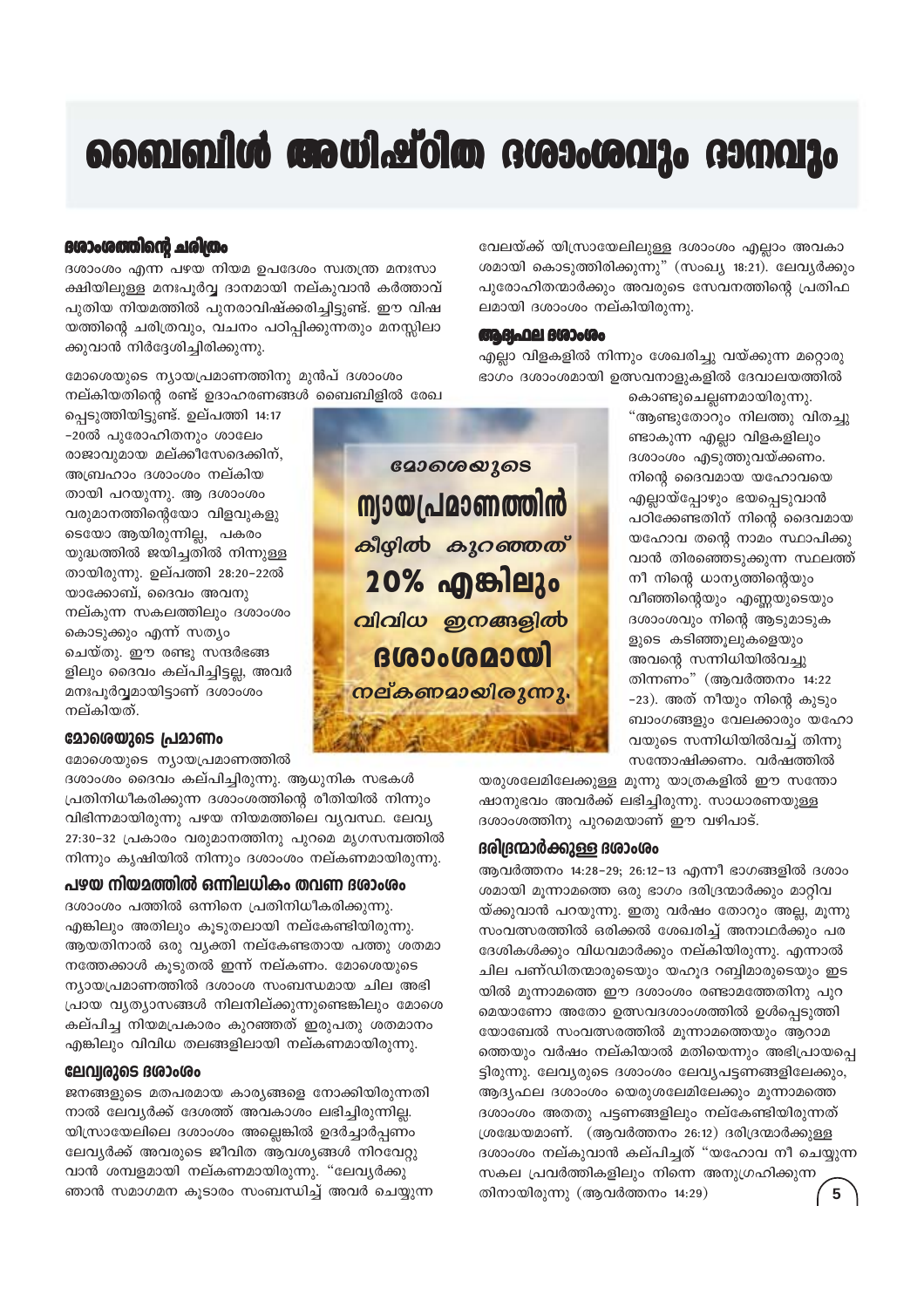സ്വമേധായുള്ള ദാനങ്ങൾക്കു പുറമെ വിള, കന്നുകാലി എന്നിവയും കൂടി ആകുമ്പോൾ ഏകദേശം 20% മുതൽ 23.3% വരെ കുറഞ്ഞത് ആകും. ഈ ദശാംശം നിർബന്ധ മായും കർത്താവായ ദൈവം കൊടുക്കുവാൻ കല്പിച്ചവ ആയിരുന്നു. മലാഖി പ്രവചനത്തിൽ പ്രവാചകൻ ജനങ്ങ ളോട് ചോദിക്കുന്നത് "മനുഷ്യന് ദൈവത്തെ തോല്പി ക്കാമോ? എങ്കിലും നിങ്ങൾ എന്നെ തോല്പിക്കുന്നു; എന്നാൽ നിങ്ങൾ ഏതിൽ ഞങ്ങൾ നിന്നെ തോല്പിക്കുന്നു എന്നു ചോദിക്കുന്നു? "ദശാംശത്തിലും വഴിപാടിലും തന്നെ" (മലാഖി 3:8-9). യിസ്രായേൽ ജനം മോശെയുടെ ന്യായപ്രമാണപ്രകാരം ദൈവത്തിന് അർഹമായിരുന്നത് മോഷ്പിക്കുകയായിരുന്നു.

#### പഴയനിയമ ഉടമ്പടി മാറ്റി സ്ഥാപിച്ചു

ഒരു സർക്കാരിനോ മതത്തിനോ നികുതി എന്നതുപോലെ

മോശെയുടെ ന്യായപ്രമാണ പ്രകാരം ദശാംശം യിസ്രായേ ലിലെ സാമുഹികവും മതപരവും രാഷ്ട്രപരവുമായ ആവശ്യ ങ്ങൾക്കുള്ള ദൈവീക വ്യവസ്ഥ ആയിരുന്നു. ദശാംശം പഴയ നിയ മത്തിൽ ഉൾപ്പെടുന്ന ഒരു കല്പന ആണ് എന്നതിന് സംശ യമില്ല, പുതിയ നിയമത്തിൽ ദശാംശത്തിനു വിപരീതമായി പഠിപിക്കുന്ന അനേകം വ്യാജ ഉപദേഷ്ടാക്കന്മാർ ഉണ്ട്. യേശു ക്രിസ്തു വന്നപ്പോൾ ദൈവ ത്തിന്റെ ജനവുമായി ഒരു പുതിയ

ഉടമ്പടി സ്ഥാപിച്ച് പഴയതു നീക്കിക്കളഞ്ഞു (എബ്രായർ 8:6-13), എട്ടാം വാകൃത്തിൽ വായിക്കുന്നത് "ഞാൻ യിസ്രാ യേൽ ഗൃഹത്തോടും യഹൂദാ ഗൃഹത്തോടും പുതിയൊരു നിയമം ചെയ്യുന്ന കാലം വരുന്നു എന്ന് കർത്താവിന്റെ അരു ളപ്പാട്. ഞാൻ അവരുടെ പിതാക്കന്മാരെ കൈയ്ക്കു പിടിച്ചു മിസ്രയീം ദേശത്തു നിന്നുകൊണ്ടു വന്ന നാളിൽ ഞാൻ അവരോടു ചെയ്ത നിയമം പോലെ അല്ല; എന്നാണ്. ദശാംശം നല്കുന്ന നിയമ വ്യവസ്ഥ, ശബ്ബത്താചരണം, മൃഗബലി, ജഡിക ആരാധന മുതലായവ എല്ലാം നീക്കിക്ക ളഞ്ഞു.

ദശാംശം കൊടുക്കുന്നതിൽ വിശ്വസ്തരായിരിക്കുകയും എന്നാൽ അതിന്റെ പ്രാധാന്യത്തെ ത്യജിച്ചുകളയുകയും ചെയ്ത മതനേതാക്കന്മാരെ യേശു ശകാരിച്ചിട്ടുണ്ട് (മ ത്തായി 23:23; ലൂക്കൊ 11:42). യേശുവിന്റെ ശുശ്രൂഷാകാ ലത്തും യഹൂദന്മാർ ന്യായപ്രമാണത്തിന്റെ കീഴിൽ ആയിരു ന്നതിനാലും രക്ഷയുടെ പദ്ധതി പൂർണ്ണമാകാതിരുന്നതി നാലും അവർ പെന്തക്കോസ്തുനാൾ വരെ ദശാംശം നല്കി വന്നിരുന്നു.

ക്രിസ്തുവിനോട് വ്യക്തിപരവും സ്വമേധയാലുമുള്ള ബന്ധ ത്തിൽ പഴയ നിയമത്തിലെ ചില തത്വങ്ങൾ പുനഃസ്ഥാപി ക്കപ്പെടുകയും പലതും പൂർത്തീകരിക്കുകയും ചെയ്തു. യഥാർത്ഥ നീതി "നേടുന്നതിനു ഒക്കെയും പതാരം കൊടു ക്കുന്നതിൽ അല്ല" (ലൂക്കൊ 18:12), പിന്നെയോ യേശുവിന്റെ രക്ഷിക്കുന്ന കൃപയിലാണ്. "ഇപ്പോഴൊ നമ്മെ പിടിച്ചടക്കി യിരുന്ന ന്യായപ്രമാണം സംബന്ധിച്ച് മരിച്ചിരിക്ക കൊണ്ട് അക്ഷരത്തിന്റെ പഴക്കത്തിലല്ല ആത്മാവിന്റെ പുതുക്ക ത്തിൽ തന്നെ സേവിക്കേണ്ടതിനു നാം ന്യായപ്രമാണ ത്തിൽ നിന്ന് ഒഴിവുള്ളവരായിരിക്കുന്നു (റോമർ 7:6)

#### പുതിയനിയമ ദാനം

നികുതി അടിസ്ഥാനമാക്കിയുള്ള ദശാംശ സമ്പ്രദായം പുതിയനിയമം പഠിപ്പിക്കുന്നില്ല. എങ്കിലും അതു നല്കുന്ന തിനെക്കുറിച്ച് ധാരാളം കാര്യങ്ങൾ പറയുന്നുണ്ട്. ക്രിസ്ത്യാനിത്വം ദൈവത്തോട് സ്വമേധയാ ഉള്ള ബന്ധത്തെ അടിസ്ഥാനമാക്കിയുള്ളതാണ്. പുതിയ ഉട മ്പടി പ്രകാരം ദാനങ്ങളെ നല്കുന്നതിനെക്കുറിച്ച് പൗലൊസ് അപ്പൊസ്തലൻ, കൊരിന്തിലുള്ള വിശ്വാസി കൾക്കു പഠിപ്പിച്ചു കൊടുക്കുന്നുണ്ട്." എന്നാൽ ലോഭ മായി വിതയ്ക്കുന്നവൻ ലോഭമായികൊയ്യും; ധാരാളമായി വിതയ്ക്കുന്നവൻ ധാരാളമായി കൊയ്യും എന്ന് ഓർത്തു കൊള്ളുവിൻ. അവനവൻ ഹൃദയത്തിൽ നിശ്ചയിച്ചതു പോലെ കൊടുക്കട്ടെ. സങ്കടത്തോടെ അരുത്; നിർബന്ധ ത്താലുമരുത്; സന്തോഷത്തോടെ കൊടുക്കുന്നവനെ ദൈവം സ്നേഹിക്കുന്നു. (2 കൊരിന്ത്യർ 9: 6-7)

> ക്രിസ്ത്വാനിയുടെ <u> കൈവശം ഉള്ളത</u> <u>എലാം കർത്താവിന്</u> **വേർതിരിക്കപ്പെടത്** അയിരിക്കണം

നമ്മുടെ ഹിതത്തിൽ നിന്ന് സൗജന്വമായി നല്കുക

ദശാംശത്തിലും ഉപരിയായി കർത്താവിനു നല്കുന്ന വഴി പാടുകൾ "സ്വതന്ത്രമായ ഹിതത്തിൽ" നിന്നും നല്ക ണം. ആദം ക്ലാർക്കിന്റെ, അഭിപ്രായപ്രകാരം യഹുദനു ആലയത്തിൽ വഴിപാടുകൾ അർപ്പിക്കുവാൻ രണ്ട് പെട്ടി കൾ ഉണ്ടായിരുന്നു എന്നാണ്. നിയമപരമായി ആവശ്യ പ്പെട്ടിരുന്ന ദശാംശം ഇടുന്ന പെട്ടിയും, അവരുടെ ഹൃദയ ത്തിൽ ദൈവത്തോടുള്ള അനുസരണമായി മനഃപൂർവ്വദാ നങ്ങളെ നിക്ഷേപിക്കുന്ന രണ്ടാമത്തെ പെട്ടിയും. പുതിയ നിയമത്തിൽ പത്തോ ഇരുപതോ ശതമാനം കൊടുക്കണ മെന്ന ദശാംശപെട്ടിയുടെ കല്പനയല്ല – ഹൃദയത്തിൽ നിരുപിക്കുന്നതുപോലെ നല്കണം.

#### കൊടുക്കുന്നതിനുള്ള നമ്മുടെ കടപ്പാട്

ദശാംശം നല്കുന്ന നിയമത്തിൽ നിന്നുള്ള സ്വാതന്ത്ര്യം അത് നല്കുന്നതിൽ നിന്ന് ആളുകളെ ഒഴിവാക്കുന്നില്ല. ക്രിസ്ത്യാനിയുടെ കൈവശം ഉള്ളത് എല്ലാം കർത്താവിന് വേർതിരിക്കപ്പെട്ടതായിരിക്കണം. കർത്താവിനു സമർപ്പി ക്കുവാൻ ഒരു നിശ്ചിത ശതമാനം ഇല്ലെങ്കിലും ത്യാഗ പൂർവ്വം ഉദാരമായി സന്തോഷത്തോടെ നല്കേണ്ടത് എപ്പോഴും ഉത്തരവാദിത്വമാണ്. സാമ്പത്തിക കാര്യങ്ങ ളിൽ തീരുമാനം എടുക്കുമ്പോൾ കർത്താവിന് കൊടുക്കു ന്നതിനു ആയിരിക്കണം ആദ്യത്തെ പരിഗണന. മനഃ പൂർവ്വദാനങ്ങൾ സുവിശേഷവേല, ശുശ്രുഷകൾ, ദരിദ്രർ മുതലായതിന് പ്രയോജനപ്പെടും. "വാങ്ങുന്നതിനെക്കാൾ കൊടുക്കുന്നത് ഭാഗ്യം" എന്നു കർത്താവായ യേശു ക്രിസ്തു പറഞ്ഞ വാക്കുകൾ (അ.പ്ര.20:35) നമുക്ക് ഓർക്കാം. ഹൃദയംഗമമായ ദാനങ്ങൾ ദൈവത്തെ പ്രസാദിപ്പിക്കുന്നു (ഫിലിപ്പിയർ 4:18)  $6\phantom{1}6$ - MWS

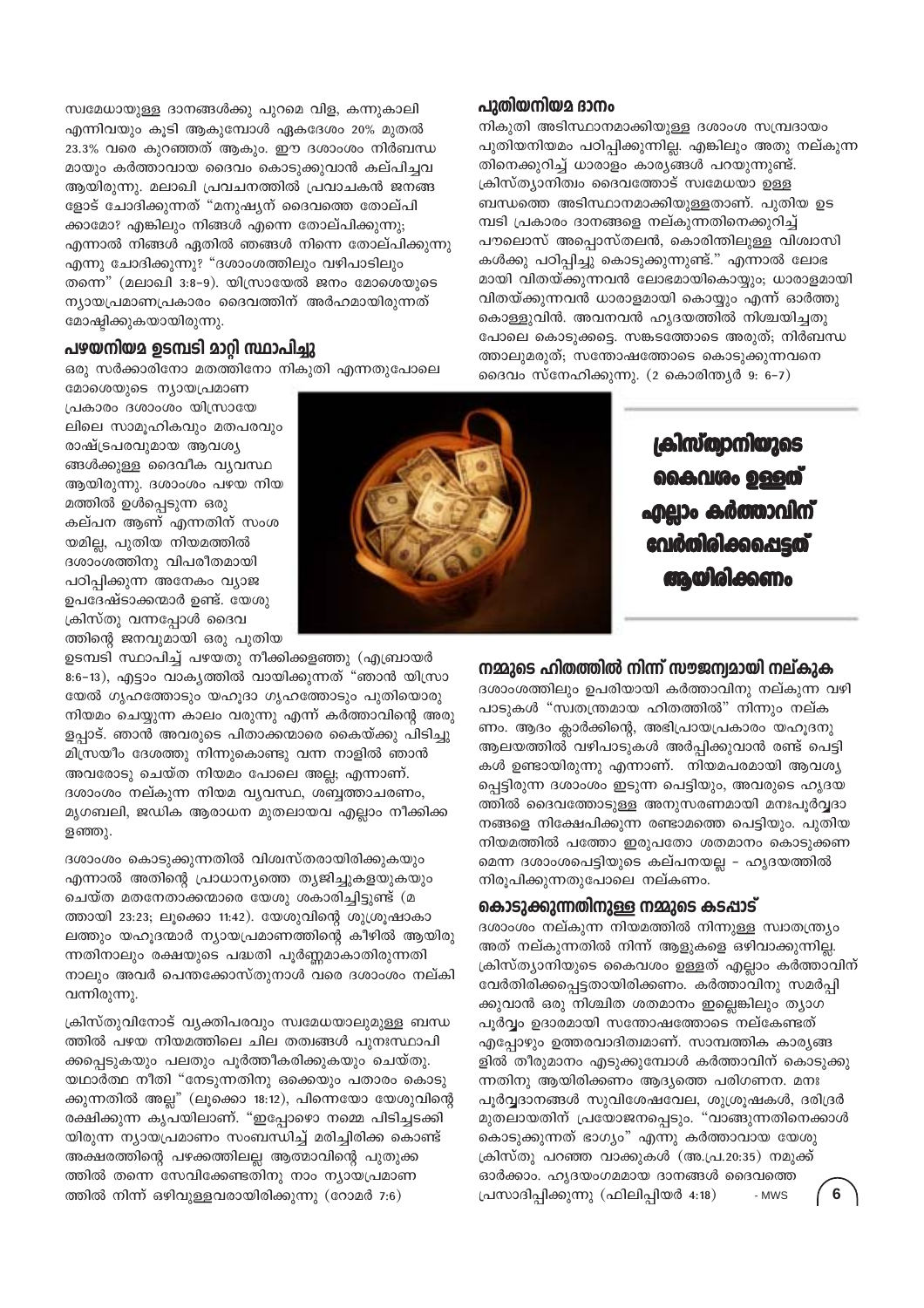### ചോദ്വവും ൭ത്തരവും

#### നല്കുന്നതിന് സ്വീകാര്യമായ ക്രിസ്തീയ മാനദണ്ഡം എന്താണ്?

"നീയോ ഭിക്ഷ കൊടുക്കുമ്പോൾ നിന്റെ ഭിക്ഷ രഹസ്യമായിരിക്കേണ്ട തിന് വലംകൈ കൊടുക്കുന്നത് എന്തു എന്ന് ഇടംകൈ അറിയരുത്. (മ ത്തായി 6:1-4). ദൈവമക്കൾ കൊടുക്കു ന്നതു അംഗീകാരത്തിനോ മനുഷ്യ രുടെ പുകഴ്ച ലഭിക്കുന്നതിനോ ആയിരിക്കാതെ കഴിയുന്നത്ര രഹസ്യ മായും താഴ്മയായും കർത്തവൃമായും സ്നേഹത്തോടെ നല്കുക.

#### കൂട്ടായ്മയിൽ ധനശേഖരണം നട ത്തുന്നതു ഉചിതമാണോ? ആകുന്നു എങ്കിൽ എങ്ങനെ?

ഉചിതം എന്നു മാത്രമല്ല, ആളു കൾ വ്യവസ്ഥ ചെയ്തിരി ക്കുന്ന വഴിപാടുകൾ കർത്താ വിനു നല്കി ജനത്തിനു വേണ്ടി സ്വരൂപിക്കുന്നത് നല്ല മാർഗ്ഗമാണ്. പൗലൊസ് കൊരിന്തിലെ വിശ്വാസിക ളോട് ഉപദേശിക്കുന്നത് "വിശു ദ്ധന്മാർക്കുവേണ്ടിയുള്ള ധർമ്മ ശേഖരണത്തിന്റെ കാര്യ ത്തിലോ ഞാൻ ഗലാത്യസഭക ളോട് ആജ്ഞാപിച്ചതുപോലെ നിങ്ങളും ചെയ്യുവിൻ. ഞാൻ

വന്നശേഷം മാത്രം ശേഖരം ഉണ്ടാ കാതിരിക്കേണ്ടതിന് ആഴ്ചവട്ടത്തിൽ ഒന്നാം നാൾതോറും നിങ്ങളിൽ ഓരോ രുത്തൻ തനിക്കു കഴിവുള്ളതു ചര തിച്ച് തന്റെ പക്കൽ വച്ചുകൊ ള്ളേണം" (1 കൊരിന്ത്യർ 16:1-2). ആഴ്ചവട്ടത്തിന്റെ ഒന്നാംനാളായ ആരാധന ദിവസം തോറും അത് സ്വരുപിക്കുവാൻ നിർദ്ദേശിച്ചു. ദാനങ്ങൾ നല്കുന്നത് ആരാധനയു ടെയും സേവനത്തിന്റെയും കർത്താവി നോടുള്ള സ്നേഹത്തിന്റെയും ഭാഗം ആയതിനാൽ അത് ഉപേക്ഷിച്ചു കള യുവാൻ കഴിയുകയില്ല. മനഃപൂർവ്വദാന ങ്ങൾ എങ്ങനെ സ്വരൂപിക്കണം എന്ന് വ്യക്തമായി തിരുവചനം നിർദ്ദേശിക്കു ന്നില്ല. മനഃപൂർവ്വദാനങ്ങൾ ജന ങ്ങൾക്ക് ഭാരമാകാതെയുള്ള ദാനങ്ങൾ ആയിരിക്കണം. ഒരു പെട്ടിപ്പിരിവ് ആയാലും പൊതുപ്പിരിവ് ആയാലും അധികാരികളിൽ നിന്നുള്ള പിടിവാശി ഉണ്ടാകുവാൻ പാടില്ല എന്നത് പ്രധാന മാണ്. സ്വകാര്യതയും സ്വാതന്ത്ര്യവും

ഉണ്ടായിരിക്കണം. ചില കൂട്ടായ്മകൾ ധനശേഖരണത്തിന് നടത്തുന്ന ലേല രീതിയെക്കാൾ വിനയത്തിന്റെ ചുറ്റുപാ ടുകളാണ് നല്ലത്.

#### എത്രപ്രാവിശ്വവും, എത്ര മാത്രവും കൊടുക്കേണം?

വചനം പറയുന്നത് ഒരു ക്രിസ്ത്യാനി "ഹൃദയത്തിൽ നിശ്ചയിച്ചത്" കൊടു ക്കട്ടെ എന്നാണ് (2 കൊരി. 9: 7).

1 കൊരി. 16: 2-ൽ പറയുന്നത്, "ഓരോ രുത്തൻ തനിക്ക് കഴിവുള്ളത് ശേഖ രിച്ച് വയ്ക്കേണം എന്നാണ്. ഒരു ദൈവ പൈതൽ അവന്റെ ഉള്ളിൽ ആത്മാവ് പ്രേരിപ്പിക്കുന്നതുപോലെ എത്ര വേണമെങ്കിലും കൊടുക്കാവുന്ന താണ്. നാം നായപ്രമാണത്തിൻ കീഴിൽ ഉള്ളവർ അല്ലാത്തതിനാൽ ദശാംശം അല്ല മാതൃക. മറ്റെന്തിേ ക്കാളും ദൈവത്തിന് കൊടുക്കുന്നതിന് മുൻഗണന കൊടുക്കേണം. അത്



നിശ്ചയത്തോടും, വിശ്വസ്തതയോടും മുടങ്ങാതെയും കൊടുക്കേണം. സാമ്പ ത്തികമായി പിന്നോക്കം നില്ക്കുന്ന വന് അവന്റെ വരുമാനം തുശ്ചമെ ങ്കിലും അത് ഹൃദയപൂർവ്വം കൊടു ക്കേണണം. അതുപോലെ ധനവാനും തന്റെ സമൃദ്ധിയിൽ ഒരു പക്ഷേ 20%ന് മുകളിൽ ആയേക്കാം. അതും മനപൂർവ്വമായി കൊടുക്കേണ്ടതാണ്. "യെഹുദയിൽ പാർക്കന്ന സഹോദര ന്മാർക്കായി ശിഷ്യന്മാരിൽ ഓരേ ാരുത്തൻപ്രാപ്തിപോലെ കൊടുത്തയ യ്പ്പാൻ നിശ്ചയിച്ചു" (അപ്പൊ. 11: 29).

#### ആർക്ക് ദാനം കൊടുക്കേണം?

സഭകളിൽ കൂടി അല്ലാതേയും ദൈവ വചനപ്രകാരം ദാനങ്ങൾ അർഹതപ്പെ ട്ടവർക്ക് കൊടുക്കാവുന്നതാണ്. പാവ ങ്ങൾക്ക് വിധവമാർക്ക് (1 തിമൊ. 5:16). അനാഥർക്ക് (യാക്കോബ് 1: 27), ദൈല വേലയ്ക്ക് പൊതുവായി.

യരുശലേമിലെ വിശുദ്ധന്മാരിൽ ദരിദ്ര രായവർക്ക് ഏതാനും ധർമ്മശേഖരം

ചെയ്യുവാൻ മക്കെദോനൃയിലും അഖാ യയിലും ഉള്ളവർക്ക് ഇഷ്ടം തോന്നി (റോമർ 15: 25-26). യഹുദൃയിൽ പാർത്തിരുന്ന സഹോദരന്മാരുടെ ഉദ വിക്കായി ഓരോരുത്തൻ പ്രാപ്തി പോലെ കൊടുത്തയച്ചു (അ.പ്ര.11:27 -29) യാക്കോബ് അപ്പൊസ്തലൻ അനാഥരെയും നഗ്നരെയും സഹായി ച്ചുകൊണ്ട് വിശ്വാസം പ്രവർത്തിക ളിൽ കാണിച്ചുകൊടുക്കുവാൻ പറ യുന്നു (യാക്കോബ് 2:14-18). പാവപ്പെട്ട വരെ സഹായിക്കുന്നതിനുള്ള ഉത്തര വാദിത്വം ആരംഭിക്കുന്നത് വിശ്വാസ മുള്ള കൂടുംബങ്ങളിൽ നിന്നാണ്. (ഗ ലാതൃർ 6:9-10) മുട്ടുള്ളവന് ദാനം ചെയ്യുവാൻ ഉണ്ടാകേണ്ടതിന് കൈകൾ കൊണ്ട് നല്ലത് പ്രവർത്തിച്ച് അദ്ധ്വാനിക്കണം എന്ന് തിരുവചനം വ്യക്തമാക്കുന്നു (എഫേസ്യർ 4:28) പ്രാദേശിക ആരാധന സ്ഥലം പരിപാ ലിക്കുകയും അവിടുത്തെ ബില്ലുകൾ അടയ്ക്കുകയും ചെയ്യേണ്ടതു ഉത്തര വാദിത്വമാണ്.

> പഴയനിയമത്തിൽ യിസ്രായേ ല്യരുടെ ദശാംശം പുരോഹി തന്മാരുടെയും ലേവൃരു ടെയും പ്രവർത്തനങ്ങളെ സഹായിക്കുന്നതിന് ആയിരു ന്നു. പുതിയ നിയമത്തിൽ വിശുദ്ധന്മാർ പല സ്ഥലങ്ങളി ലുള്ള ശുശ്രൂഷകളെ സാമ്പ ത്തികമായി സഹായിക്കു വാൻ ഉപദേശിക്കുന്നു. "സ്വന്ത ചെലവിന്മേൽ യുദ്ധ സേവ ചെയ്യുന്നവൻ ആര്? മുന്തിരിത്തോട്ടം ഉണ്ടാക്കി അതിന്റെ ഫലം തിന്നാതിരി

ക്കുന്നവൻ ആര്? ആട്ടിൻകൂട്ടത്തെ മേയിച്ച് കൂട്ടത്തിന്റെ പാൽകൊണ്ട് ഉപ ജീവിക്കാതിരിക്കുന്നവൻ ആര്? ഞാൻ ഇതു മനുഷ്യരുടെ മര്യാദപ്രകാരമോ പറയുന്നത്? ന്യായപ്രമാണവും ഇങ്ങനെ പറയുന്നില്ലയോ? "മെതി ക്കുന്ന കാളയ്ക്ക് മുഖക്കൊട്ട കെട്ട രുത്"... ഞങ്ങൾ ആത്മീകമായതു നിങ്ങൾക്കു വിതച്ചിട്ടു നിങ്ങളുടെ ഐഹികമായതു കൊയ്താൽ വലിയ കാര്യമോ? (1 കൊരിന്ത്യർ 9: 7-11). നിങ്ങൾ ദൈവവചനം പഠിക്കുമ്പോൾ പഠിപ്പിക്കുന്നവന് എല്ലാ നന്മയിലും ഓഹരി കൊടുക്കണം (ഗലാതൃർ 6:6). വേലക്കാരൻ പാസ്റ്ററോ, സുവിശേഷക നോ, മിഷനറിയോ ആരായാലും കുലിക്ക് അർഹനാണ്. ദൈവരാജ്യ ത്തിൽ അദ്ധ്വാനിക്കുന്നവരെ മടികു ടാതെ സഹായിക്കുന്നതു വിശുദ്ധന്മാ രുടെ ഉത്തരവാദിത്വമാണ്.